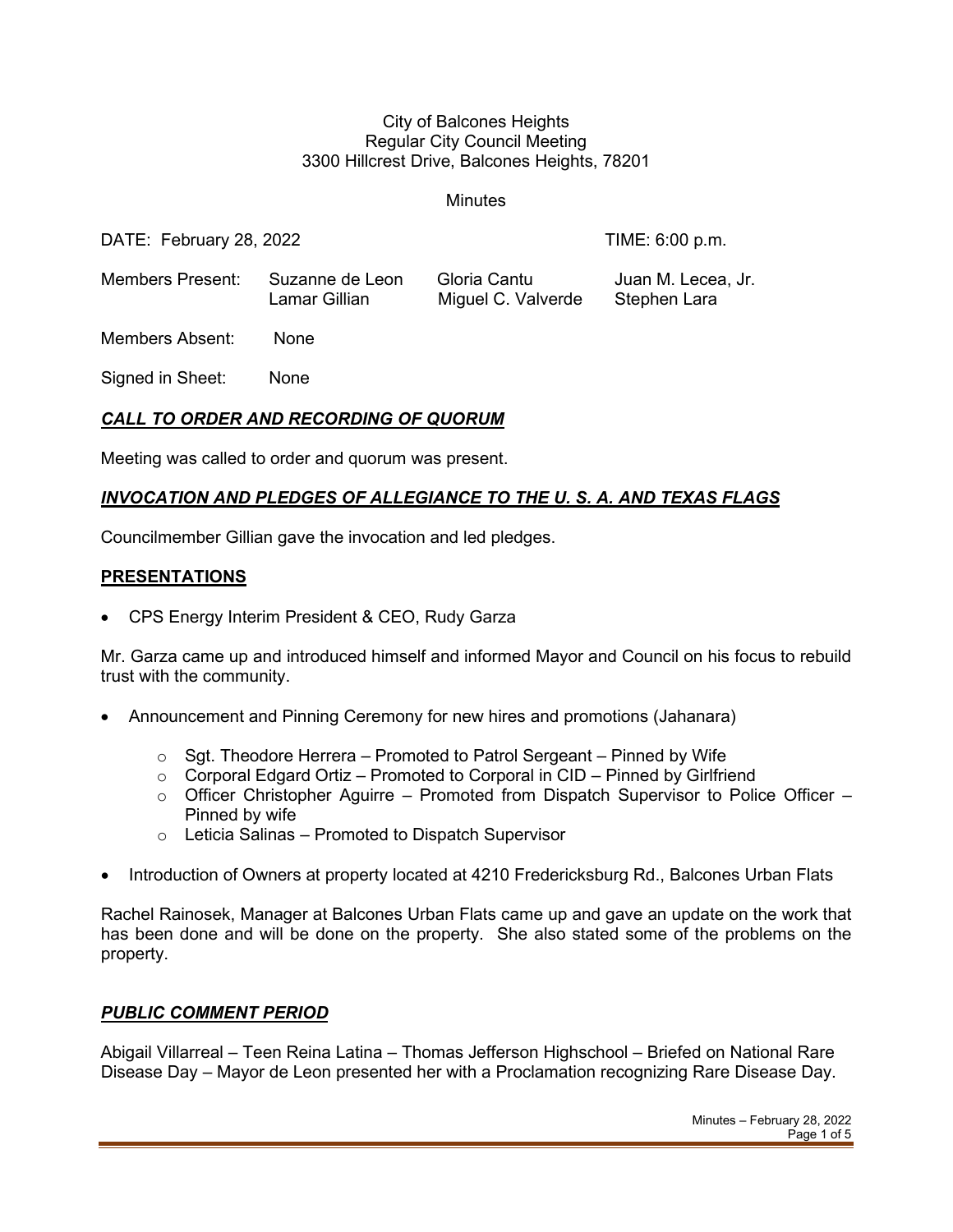## *EXECUTIVE SESSION:* 6:47 p.m.

1. Discussion pursuant to §551.071 (Consultation with Attorney), of the Texas Government Code, regarding 1139 Babcock Rd.

## *RE-CONVENE IN OPEN SESSION:* 7:12 p.m.

2. The City Council will conduct a hearing and take possible **ACTION** on the abatement order issued on December 17, 2021, for the residence and outbuildings at 1139 Babcock Road.

Power point presentation was given of the following:

- Pictures of Property
- $\bullet$  2<sup>nd</sup> hearing request
- Concerns with \$100,000 estimate

Linda Larson and son Chris Larson came up to speak and presented an updated proposal with timelines and bids for roof and plumbing.

After a question and answer period the following motion was made:

MOTION: Motion to continue with the original abatement order.

Motion by: Lamar Gillian Seconded: Gloria Cantu a record vote of 4/1/0 PASSED

Nay vote – Juan Lecea

Second Motion: To provide proof of contract with ENSCO to start the demolition and proposal for timeline.

Motion by: Stephen Lara Seconded: Lamar Gillian a record vote of 4/0/1 PASSED

Abstained – Juan Lecea

#### **BUSINESS ITEMS:**

### *3. CONSENT AGENDA ITEMS*

- a. Approval of minutes for Regular Meeting of January 31, 2022
- b. Finance Report for the month of January 2022
- c. Consideration and **ACTION** to adopt an Ordinance declaring unopposed candidates for the offices of Mayor, Council, Place 1, and Council, Place 2 in the May 7, 2022 Balcones Heights General Election providing that the election will not be held.

MOTION: So, moved. (to approve Consent Agenda items 3a – 3c)

Motion by: Stephen Lara Seconded: Juan Lecea a record vote of 5/0/0 PASSED

Item 9 was addressed before Item 4.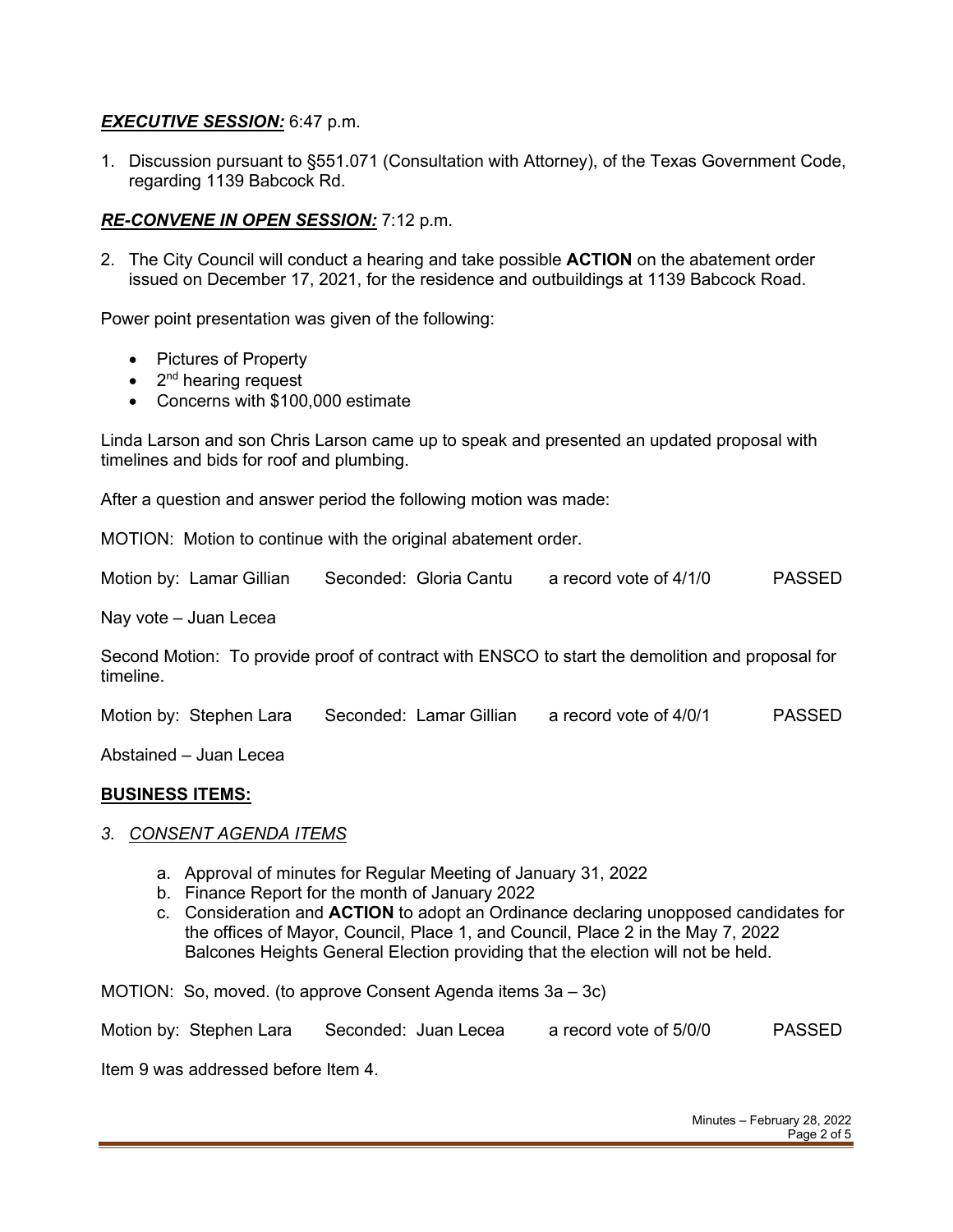4. Consideration and **ACTION** to adopt a resolution authorizing the submittal of a Community Development Block Grant (CDBG) application due April 2022 for the 300 block of Crestview Drive Street Reconstruction project. (Thelen)

Mrs. Thelen and Jess Swain briefed council

MOTION: Motion to approve the application.

Motion by: Lamar Gillian Seconded: Stephen Lara a record vote of 5/0/0 PASSED

5. Consideration and **ACTION** approving a project budget for the reconstruction of the 300 Block of Crestview Drive (Leisure Drive to Hillcrest Drive) for the Bexar County 2022 Community Development Block Grant Application and approving the preliminary engineering design services and related activities. (Thelen)

MOTION: Motion to approve the budget.

Motion by: Lamar Gillian Seconded: Juan Lecea a record vote of 4/1/0 PASSED

Nay Vote – Juan Lecea

6. The City Council will conduct a **PUBLIC HEARING** to amend the Balcones Heights Code of Ordinances Sec. 153.7.1.3 regulating the maximum height of a residential front yard fence.

Public Hearing opened and closed at 8:07 p.m.

7. Council will receive report and take **ACTION** on the recommendation from the Planning and Zoning Commission to amend Sec. 153.7.1.3 regulating the maximum height of a residential front yard fence. (Thelen)

Janet Thelen gave a power point presentation on the background with the concerns on height of fences and meeting held by Planning and Zoning.

MOTION: I make a motion to go from four foot to five foot maximum height fences.

Motion by: Lamar Gillian Seconded: Gloria Cantu a record vote of 2/3/0 FAILED

Nay Vote – Stephen Lara, Juan Lecea, Miguel Valverde Yay Vote – Gloria Cantu, Lamar Gillian

8. Consideration and possible **ACTION** approving an Ordinance amending Code of Ordinances, Chapter 90; providing for the mandatory microchipping regulations for dogs and cats; therefore, removing the requirement for an annual city license for dogs and cats. (Thelen)

Janet Thelen recommended amending the ordinance to provide for mandatory microchipping regulations.

MOTION: I make a motion to approve with implementation after a 90 day notice.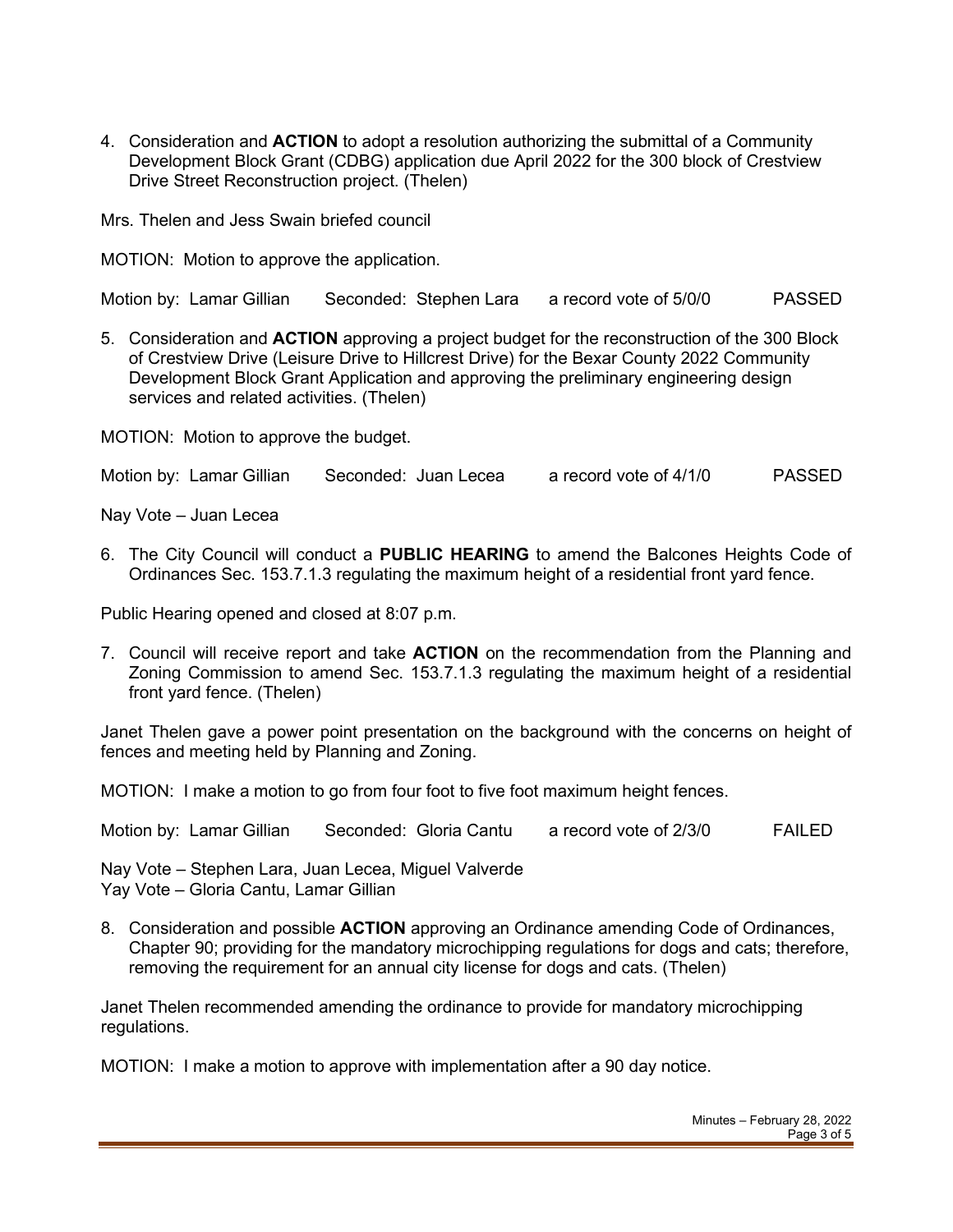Motion by: Juan Lecea Seconded: Lamar Gillian a record vote of 5/0/0 PASSED

9. Consideration and **ACTION** to adopt an ordinance amending the FY 2021-22 approved budget to create and fund expense lines in the capital and economic incentive funds. (Messick)

Mr. Messick came up and gave background on the ordinance to be adopted for the budget amendment.

MOTION: Motion to approve.

Motion by: Lamar Gillian Seconded: Juan Lecea a record vote of 5/0/0 PASSED

10. Discussion regarding Board, Commission, and Committee appointments.

Recommendation was made to search for Board Members to fill vacancy.

11. Comprehensive Land Use project update.

- Survey
- Community Meeting March  $24<sup>th</sup>$
- 12. Strategic Plan Update. (Nastasi/Thelen)
	- Update on Hillcrest Drive Reconstruction
	- Pleasant Project
	- Street Lights
	- Master Plan new approach
- 13. Economic Development Corporation Summary. (Nastasi)
	- Wonderland of the Americas rebranding to work in tandem with the city's branding
	- Clay Binford Agreement
	- Pending lease update Sid Weiss
- 14. Finance Committee Update. (Gillian)
	- Meeting with auditors
	- Finance update
	- Audit March Agenda
- 15. Department Reports and Q&A (Police Department, Fire Department, Community Development, Finance, and Economic Development & Public Affairs*)*
	- Fire Protection Inspection Passed

#### *ANNOUNCEMENTS AND REQUESTS:*

16. Announcements by City Administrator